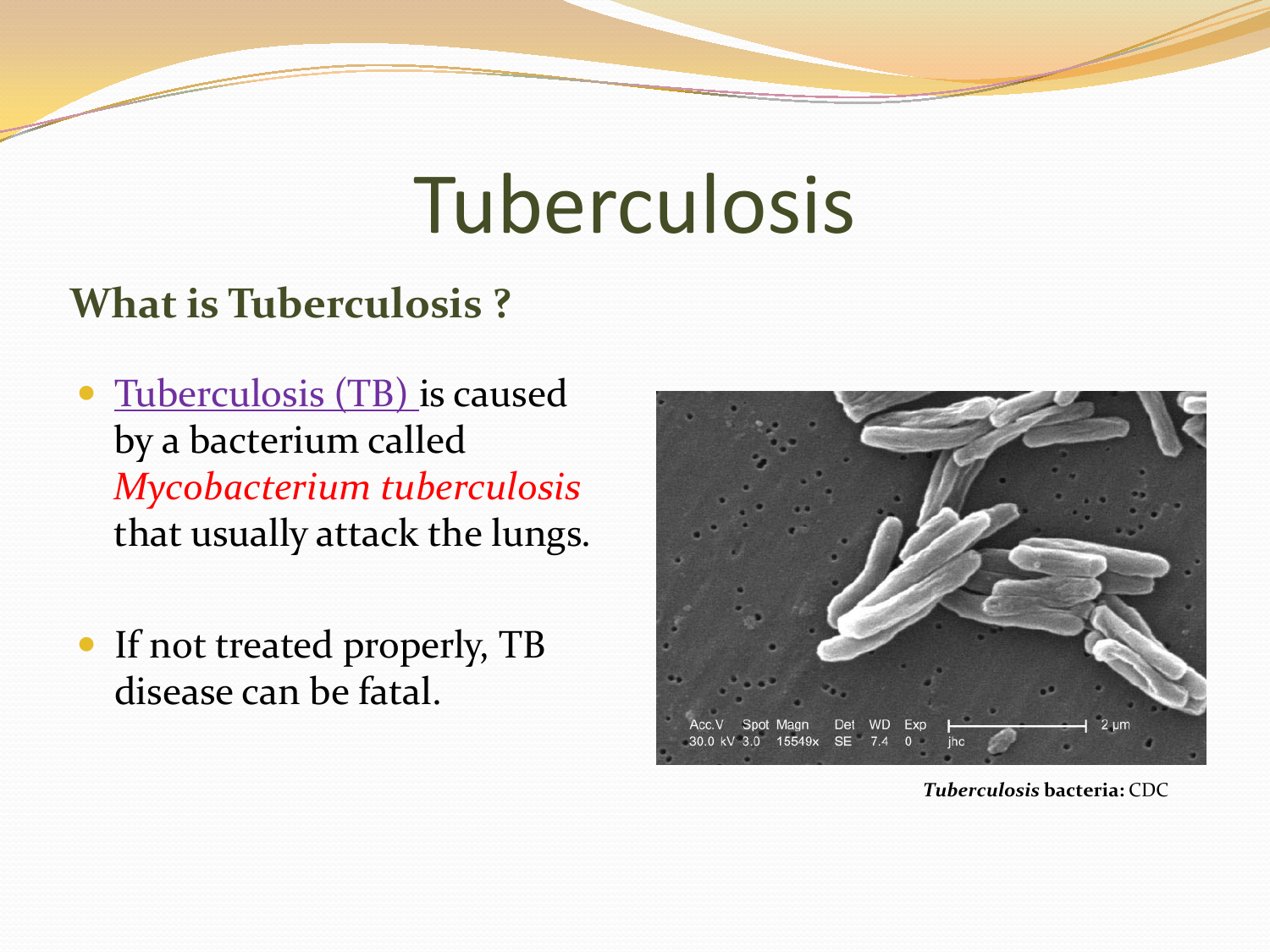### **How is TB spread?**

- TB is spread through the air from one person to another.
- The TB bacteria are transmitted through the air when a person with TB disease of the lungs or throat coughs, sneezes, speaks, or sings.

#### **Who is susceptible to tuberculosis?**

- Tuberculosis can affect anyone of any age but people with weakened immune systems are at increased risk.
- Not everyone infected with TB bacteria becomes sick.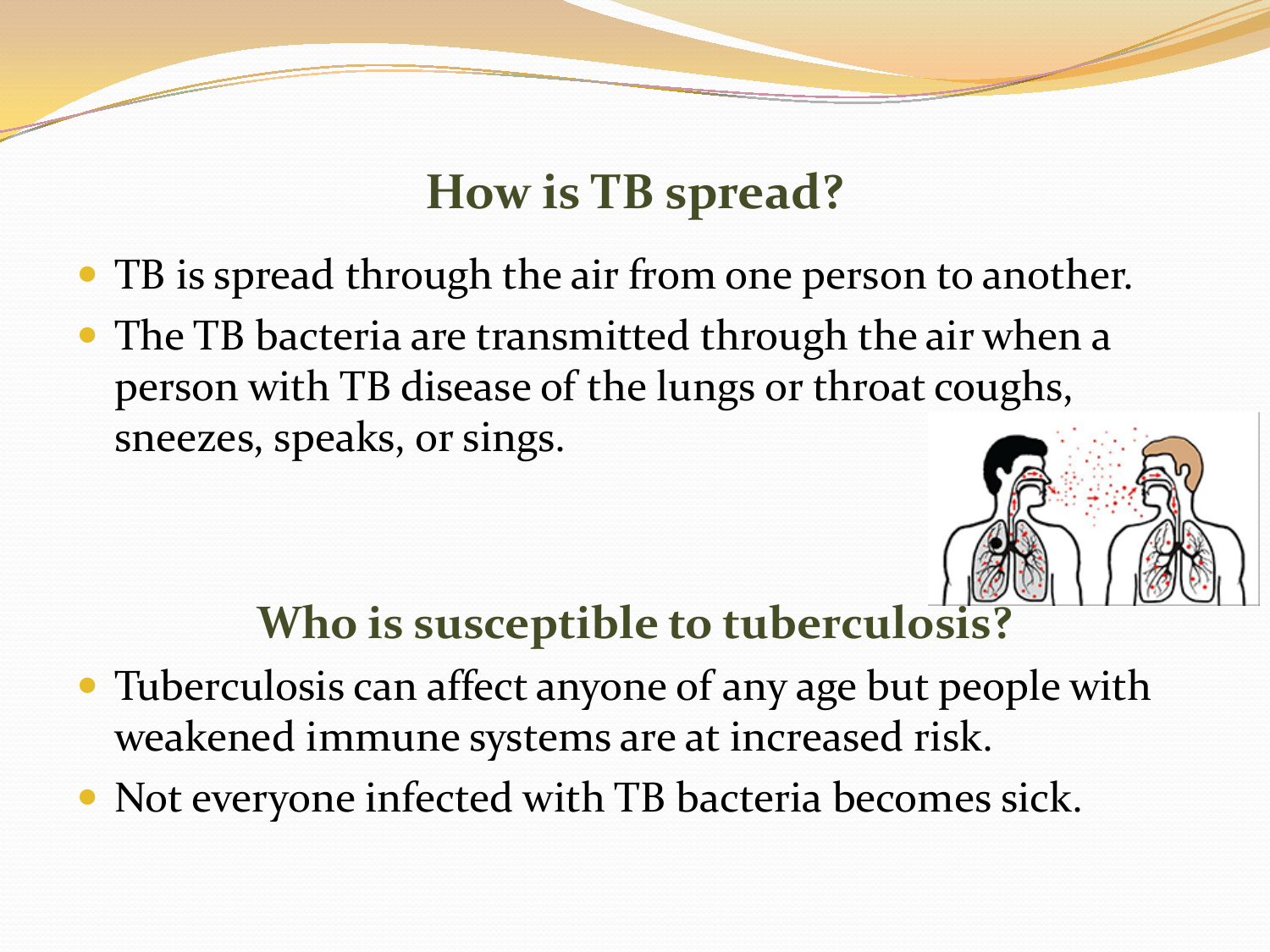### **What are the symptoms of Tuberculosis?**

- If the immune system can't fight the TB bacteria, people become infected with the TB disease. The symptoms occur two to three months after infection or years later.
- Bad cough that lasts 3 weeks or longer
- Pain in the chest
- Coughing up blood or sputum
- Weakness or fatigue
- Wight loss
- No appetite
- Chills
- Fever
- Sweating at night



 $\triangleright$  A person with TB disease may remain contagious until he/she has been on appropriate treatment for several weeks. An untreated person may become severely ill or die.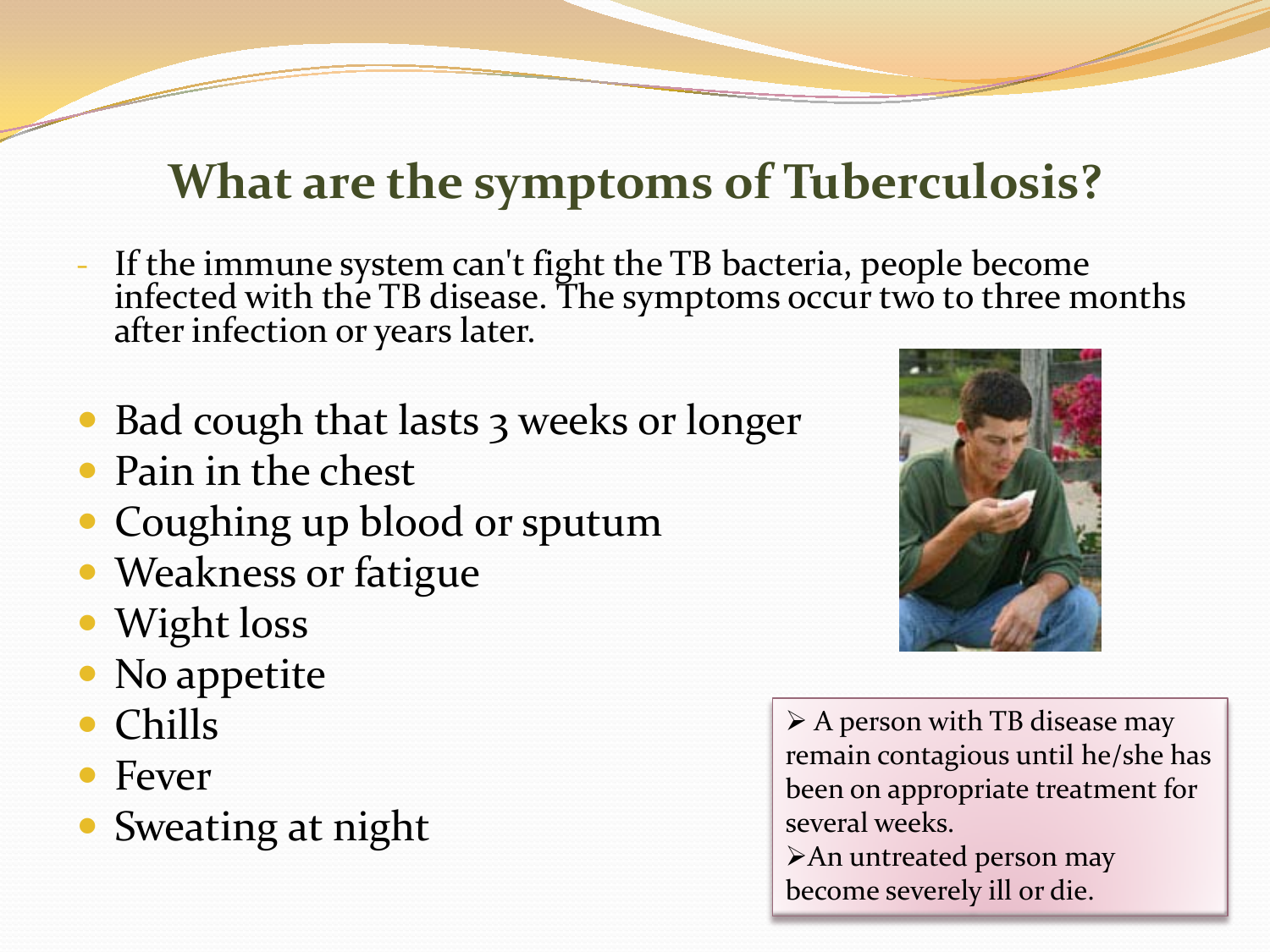#### **How is TB diagnosed?**

- TB skin test (TST)
- TB blood tests
- Chest x-ray
- Sample of sputum









# **How should TB be treated?**

- TB is treated with anti-tuberculosis medication.
- The exact medication plan must be determined by a physician.
- Directly observed therapy (DOT) programs are recommended for all TB patients to help them complete their therapy.